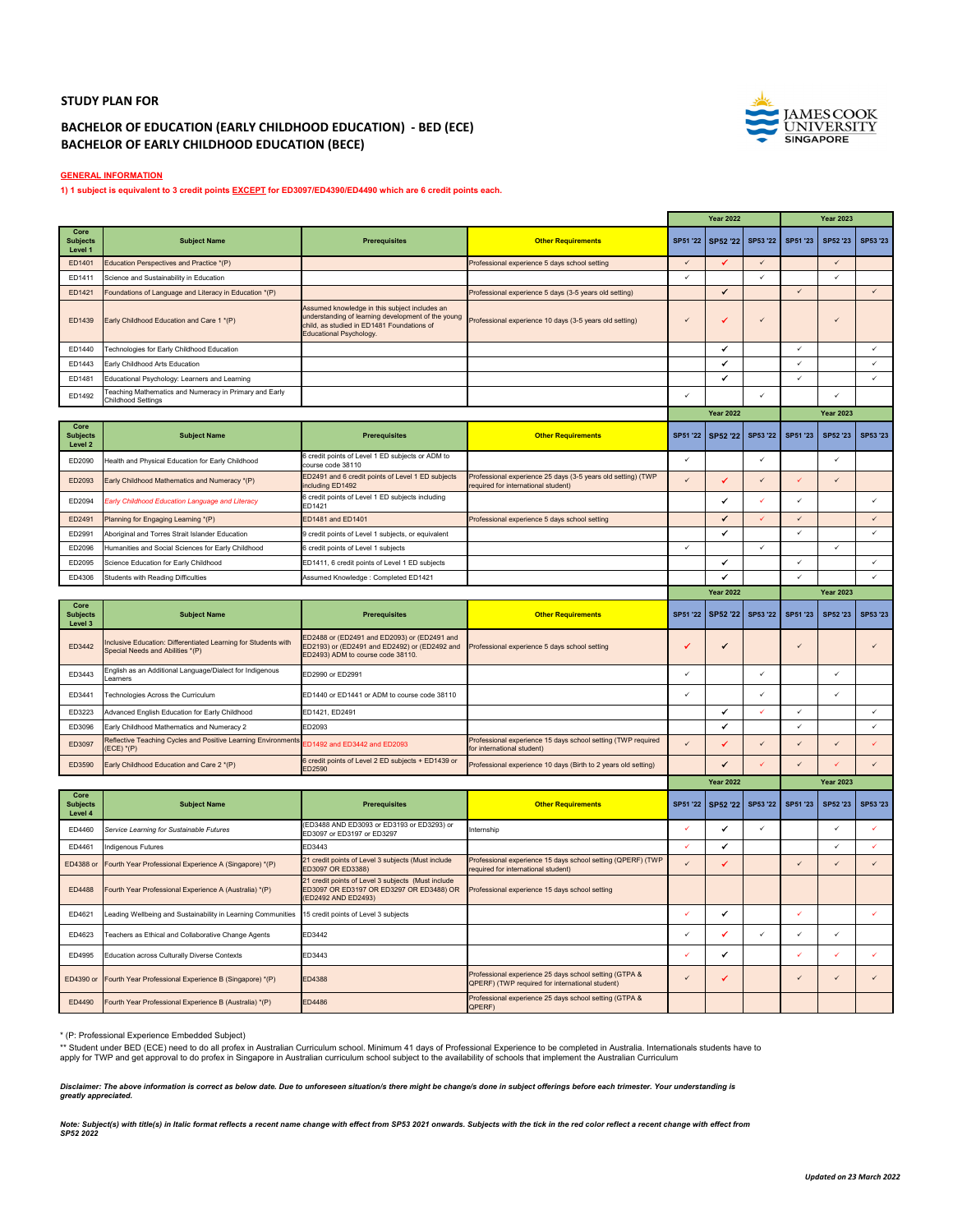|                                                    | <b>Bachelor of Education (Early Childhood</b><br><b>Education)</b><br><b>BED(ECE)</b>                                                                                                                                                                                                                                                                                                                                                                                                                                                                                                                                                                                                                                     | <b>Bachelor of Early Childhood Education</b><br><b>BECE</b>                                                                                                                                                                                                                                                                                                                                                                                                                                                                                                                                       |  |  |
|----------------------------------------------------|---------------------------------------------------------------------------------------------------------------------------------------------------------------------------------------------------------------------------------------------------------------------------------------------------------------------------------------------------------------------------------------------------------------------------------------------------------------------------------------------------------------------------------------------------------------------------------------------------------------------------------------------------------------------------------------------------------------------------|---------------------------------------------------------------------------------------------------------------------------------------------------------------------------------------------------------------------------------------------------------------------------------------------------------------------------------------------------------------------------------------------------------------------------------------------------------------------------------------------------------------------------------------------------------------------------------------------------|--|--|
| <b>Academic Entry Requirement</b>                  | The entry requirement for the course is satisfactory completion of 12 years of schooling<br>or equivalent including English, Maths and Science at year 12 level                                                                                                                                                                                                                                                                                                                                                                                                                                                                                                                                                           |                                                                                                                                                                                                                                                                                                                                                                                                                                                                                                                                                                                                   |  |  |
| <b>English Language Proficiency</b><br>Requirement | Applicants of non-English speaking<br>backgrounds must meet the English<br>language proficiency requirements of an<br>overall score of 6.5 in Academic IELTS (or<br>equivalent) with sub-scores no less than<br>7.0 in Speaking and Listening and no less<br>than 6.0 in Reading and Writing; or<br>TOEFL IBT overall score of 86 with sub<br>scores no less than 24 in Speaking and<br>Listening, no less than 21 in Reading and<br>Writing or Pearson (PTE Academic) overall<br>score of 58 with sub scores no less than<br>65 in Speaking and Listening, no less than<br>54 in Reading and Writing; or<br>Satisfactory completion of James Cook<br>University Singapore English Language<br>Preparatory Program (ELPP) | Applicants of non-English speaking<br>backgrounds must meet the English<br>language proficiency requirements of<br>IELTS 6.5 (no component lower than 6.0) /<br>TOEFL (Internet Based) 86 (no component<br>less than 21) / Pearson PTE Academic 58<br>(no component less than 54); or<br>Satisfactory completion of James Cook<br>University Singapore English Language<br>Preparatory Program (ELPP); or<br>Successful completion of other<br>qualifications completed in English<br>Language deemed comparable to<br>Australian standards within the last two<br>years on a case-by-case basis. |  |  |
| <b>Additional Requirement</b>                      | Applicant needs to submit a QTAC Online<br>Questionnaire /Personal Statement for<br>assessment                                                                                                                                                                                                                                                                                                                                                                                                                                                                                                                                                                                                                            | Not required                                                                                                                                                                                                                                                                                                                                                                                                                                                                                                                                                                                      |  |  |
| <b>ECDA Registration</b>                           | The programme is not an Early Childhood Development Agency (ECDA)-accredited<br>programme. Graduates who wish to work in the local early childhood sector will need to<br>submit an application to ECDA for Teacher Registration via a preschool. Approval by<br>ECDA will be subjected to the applicant meeting the requirements for Teacher<br>Registration.                                                                                                                                                                                                                                                                                                                                                            |                                                                                                                                                                                                                                                                                                                                                                                                                                                                                                                                                                                                   |  |  |